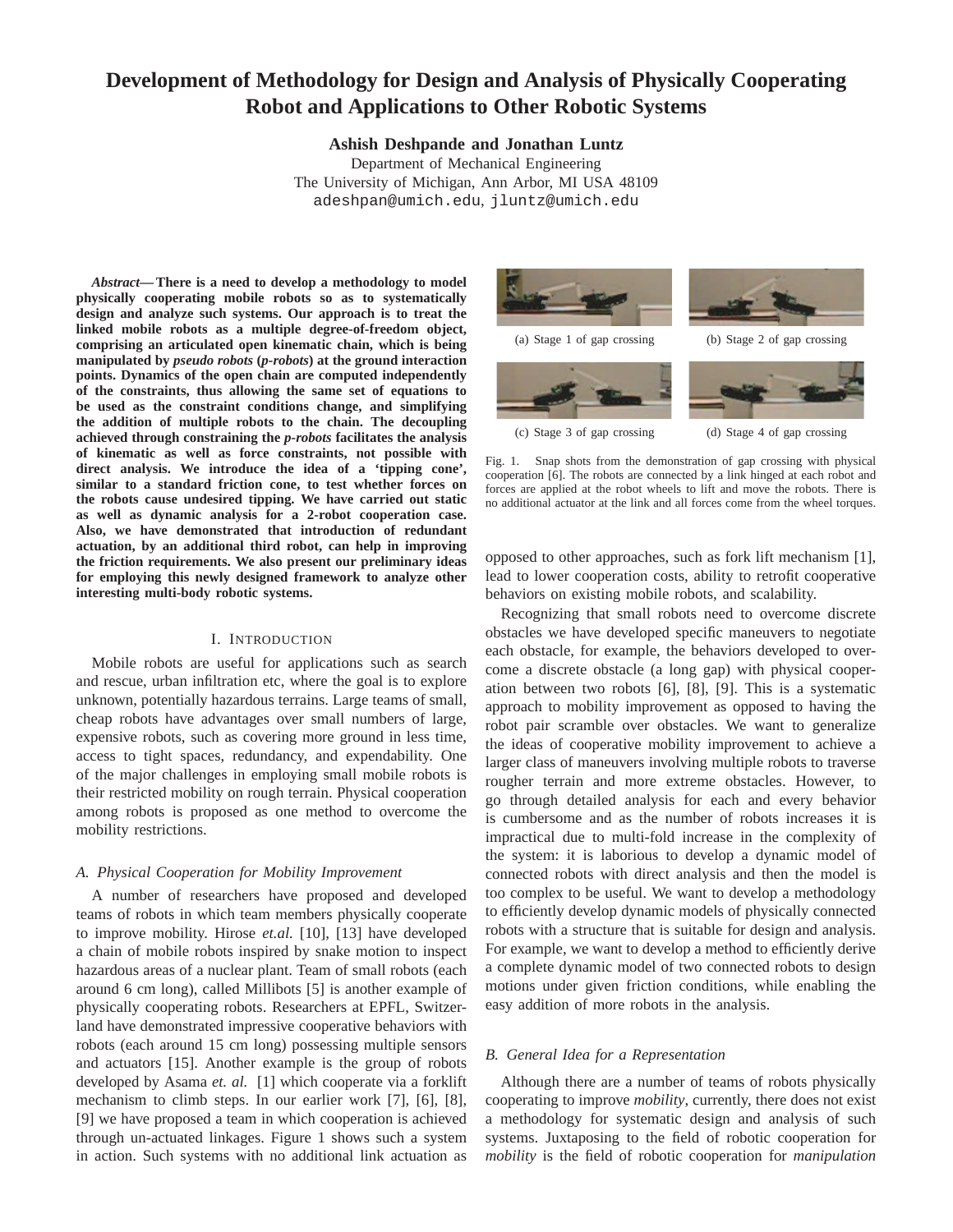

(b) An equivalent system with an articulated object and manipulators

Fig. 2. Two-robot cooperation. The 2-robot chain is considered as a 5-DOF articulated object which is acted upon by two manipulators or *pseudo robots* (*p-robots*). Additional generalized coordinates are introduced to bring out the interaction/constraint forces.

and there has been a considerable effort toward the development of representations for such systems. We plan to extend and adopt these approaches to develop a framework for robots cooperating to improve mobility.

The general idea is to treat the system of cooperating mobile robots as a equivalent manipulation system. We treat the chain of robots, whose motions we want to control, as one object and analyze the situation as the wheels or treads manipulate this *object* via interaction with ground. For example in the case of Figure 2, the chain of two robots is treated as a manipulated object and the wheels at the bottom act as the manipulators.

#### *C. Representations for Cooperative Manipulation*

Development of framework to represent a system of robots that cooperate to manipulate a common object is a well-studied field of research [19], [4], [20], [3], [17]. We consider three distinct approaches to representation: Bicchi's [4], [2] method to characterize mobility and differential kinematics of general cooperating systems; the model proposed by Williams and Khatib[20], [14] to characterize internal forces and moments during a multi-grasp manipulation; and the approach proposed by Srinivasa, Mason and Erdmann [17], [18] to relate the kinematic (velocity) constraints as well as the force constraints to the dynamics of the object. It is obvious that these formal approaches developed for the cooperative *manipulation* problems can not directly be translated to the case of robot cooperation for *mobility*. However, these approaches can form building blocks for the development of a modified representation of systems that cooperate to improve mobility. Moreover, these approaches address three different issues of cooperative manipulation, namely, the kinematic analysis, static force analysis and dynamical analysis; and there is scope to develop a unified approach based on the available results.

First, in Section II we describe our approach in detail and present the methodology with an example of the 2-robot cooperation case. In Section III we implement the newly

developed representation to the 2-robot example to carry out static as well as dynamic analysis. We also demonstrate, with the 3-robot example, the introduction of redundant actuation to reduce friction requirements. In Section IV we present our preliminary ideas for employing this representation to analyze other interesting robotic systems. Finally, we conclude and present the direction for future work in Section V.

#### II. REPRESENTATION FOR COOPERATIVE MOBILITY

To adopt above mentioned approaches to analyze cooperative mobility, we need to first re-structure the problem of analyzing cooperative mobility systems. Our idea for this is to treat the chain of robots as an *object* and the wheels/treads as the manipulating *pseudo robots* (we refer to these as *probots*). Consider the case shown in Figure 2 where two robots are connected by a hinged link and are cooperating to lift one end of a robot. With our approach we consider two connected robots as one articulated object manipulated by two point *probots*. We present the development of our approach with the help of this 2-robot example.

# *A. Constraint Forces and Generalized Coordinates*

In many of the above listed dynamic manipulation approaches internal or constraint forces do not appear explicitly in the equations of motion (EOMs) and hence are not determined. In case of cooperative mobility systems, many times it is necessary to determine some of the constraint forces, *eg*. We can do this by 'pseudo' motions to the *pseudo robots*, for each interaction force to be determined and then adding a velocity constraint to the system. This is based on the 'Lagrange multiplier' technique used in case of energy based methods for dynamic equation generation [11], [12]. Similar idea is used by Yamane and Nakamura [21] to determine constraint forces in case of dynamic motion generation of human figures. Here we present methods to determine two types of constraint forces that are critical for cooperative mobility problems.

*1) Normal Forces and Friction Cone:* For the various physical cooperative maneuvers mentioned in [6], [13], [5] the desired motions are generated through interactions with the ground. Therefore, in order to design and analyze such cooperative motions, we need to determine ground interaction forces. As mentioned in [6] it is critical to satisfy the friction conditions so that robots do not slip while cooperating.

Consider the 2-robot case. Cooperation is achieved via actuation only at the wheels, and the resultant forces on the robots must lie within the friction cone defined by the coefficient of friction  $\mu$  at the point of contact between the tracks and the ground:

$$
F_{aX} < \mu F_{aY} \quad \text{and} \quad F_{bX} < \mu F_{bY}
$$

where  $F_{aX}$  and  $F_{aY}$  are the horizontal and the vertical forces on robot A, and  $F_{bX}$  and  $F_{bY}$  are the horizontal and the vertical forces on the robot B as shown in Figure 2(b). Figure 3(a) shows the friction cone along  $F_X - F_Y$  axes. To satisfy the friction requirement forces must lie within this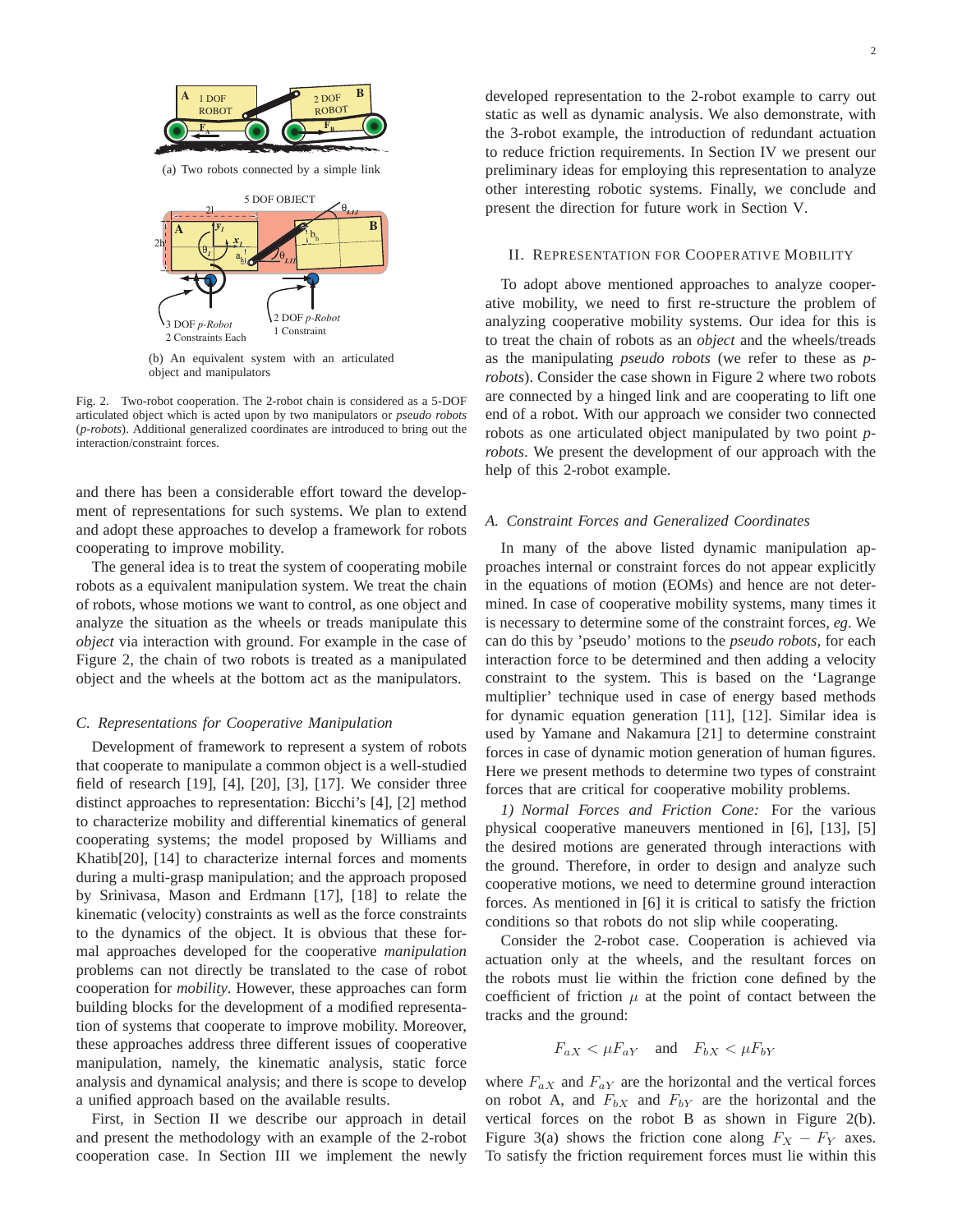cone. Equivalently this condition can be represented  $as<sup>1</sup>$ :

$$
\mathbf{f_a} \in \mathcal{F}_A \quad \text{and} \quad \mathbf{f_b} \in \mathcal{F}_B
$$

where  $f_a$  and  $f_b$  are the resultant forces at the contact point on robots A and B, and  $\mathcal{F}_A$  and  $\mathcal{F}_B$  are the friction cones.

In order to test this condition using our representation we need to determine the normal forces at the contact ground interaction points. To achieve this we define two 'auxiliary' robot generalized coordinated:  $y_{r1}$  and  $y_{r2}$  representing the vertical motion of the two robots. The corresponding contact generalized coordinates are  $y_{c1}$  and  $y_{c2}$ .

*2) Moment and Tipping Cone:* In the 2-robot case the robots cooperate to lift up one end of a robot B as shown in Figure 2. We do not want robot A to lift up instead. We want to develop a test to check whether the moment acting on the robots causes unwanted tipping. In the 2-robot case one can check for tipping by determining the moment and the vertical force on robot A.

A vertical force and moment pair at one point can be considered as equivalent to vertical force and moment pair at another point according to following relationship:

$$
\{f_{yO}, M_O\} \equiv \{f_{yD}, M_D\}
$$

where

$$
f_{yO} = f_{yD}
$$
 and  $M_D = M_O - (\overline{OD})_x f_y$ 

where  $(\overline{OD})_x$  is the horizontal distance between points O and D on robot A. Any force-moment pair can be shifted horizontally where the equivalent pair has zero moment.

$$
\{f_{yO}, M_O\} \equiv \{f_{yt}, 0\}
$$

The condition for robot A staying on the ground is that the line of action of the vertical force  $f_{yt}$  with zero moment has to lie within the robot's body length, (2l).

$$
-l < (\overline{OT})_x = \frac{M_O}{f_{yO}} < l
$$
\n
$$
\text{OR}
$$
\n
$$
-1 < tp \equiv \frac{M_O}{f_{yO}l} < 1 \tag{1}
$$

This tipping condition  $tp$  is analogous to the friction condition, and we can define a tipping cone similar to the friction cone but in the  $F_Y - M/l$  plane, as shown in Figure 3(b). To satisfy the tipping condition, forces must lie within this cone. Equivalently this condition can be represented as

$$
\frac{M_{AZ}}{l}\in\mathcal{M}_A
$$

where  $\mathcal{M}_A$  is the tipping cone. To determine the moment on robot A we introduce an auxiliary robot coordinate  $\theta_{r1}$  and corresponding contact auxiliary coordinate  $\theta_{c1}$ .

Note that the shape of the 'Tipping Cone' depends on the location of the *p-robot* along the length of body A, which is arbitrary. To get the cone symmetric about the  $f_y$  axis we choose the location of the *p-robot* at the body center.



(c) Combined Cones

Fig. 3. Friction and tipping cones: The resultant force must lie within the friction cone to avoid slipping, and the vertical force and resultant moment must lie within the tipping cone to avoid tipping. The combined cone is formed by the intersection of the friction and tipping cones. Only the rear robot A has a 3-D cone since there is no tipping condition for robot B.

*3) Combined Cone:* We can combine the friction and the tipping cones in the space  $F_X - F_Y - M/l$  as shown in Figure 3(c) where the combined cone is the intersection of the friction and the tipping cones. To satisfy the friction and the tipping condition the forces and moments must lie inside of the combined cone. Note that only the rear robot A has a 3-D combined cone and combined cone at robot B is 2-D since there is no tipping condition for this robot.

Note that this approach of adding 'pseudo' generalized coordinates to determine constraint forces can be extended to determine other internal/constraint forces (*e.g.* link tension).

#### *B. Methodology with Two Robot Example*

For the two robot case as shown in Figure 2 the *object* is an open chain free flowing in 2D space, composed of two rigid bodies connected by a massless link and hence has five degrees of freedom. Keeping above discussion in mind lets define variables for the two robot case as follows: object generalized coordinates:  $\mathbf{q_o} = [x_o, y_o, \theta_{o1}, \theta_{l11}, \theta_{l12}]^T$ , as represented in the Figure 2(b), robot generalized coordinates:  $\mathbf{q_r} = [x_{r1}, y_{r1}, \theta_{r1}, x_{r2}, y_{r2}]^T$ , which represent x-y positions of two *p-robots* and rotation of *p-robot* A. This is a two degree of freedom system and those are defined as:  $\mathbf{q}_{\text{DOF}} = [x_{RR}, \theta_{FR}]^T$ . We can also define the contact generalized coordinates as:  $\mathbf{q_c} = [x_{c1}, y_{c1}, \theta_{c1}, x_{c2}, y_{c2}]^T$ . In case of more robots, we will have more object as well robot degrees of freedom and they can be laid out in similar fashion.

*1) Kinematic Relations:* The relation between the robot generalized velocities and the contact generalized velocities, and that between the object generalized velocities and the contact generalized velocities is given by:

$$
\dot{\mathbf{q}}_{\mathbf{c}} = J\dot{\mathbf{q}}_{\mathbf{r}}; \qquad \dot{\mathbf{q}}_{\mathbf{c}} = G\dot{\mathbf{q}}_{\mathbf{o}} \tag{2}
$$

where *J* is the robot Jacobian matrix which relates the robot joint velocities to the 'end effector' velocities and G is the object 'grasp matrix' which maps the forces on the object

<sup>&</sup>lt;sup>1</sup>The conventions and notations used here are similar to those in [17], [18].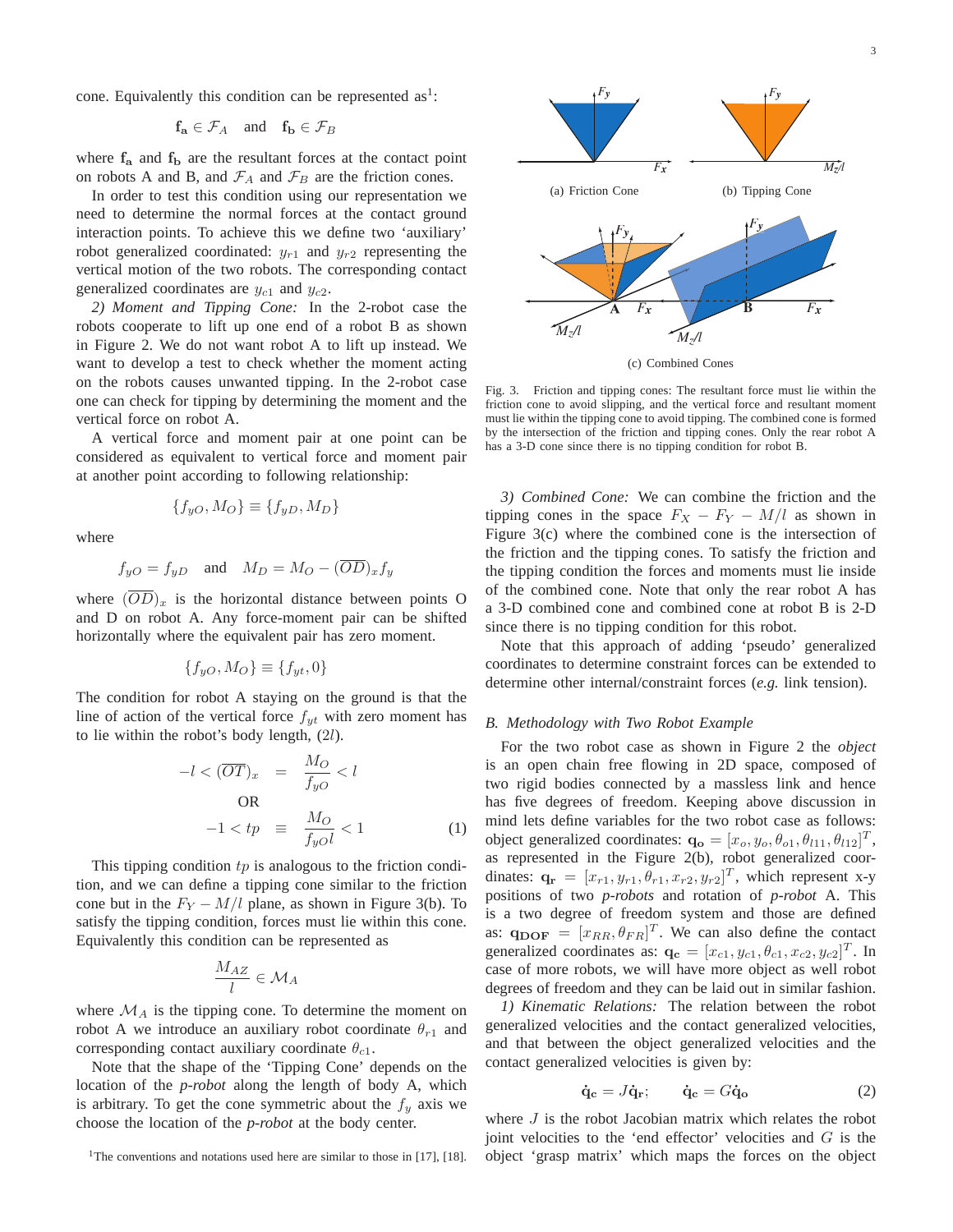at the contact point to wrenches about the object's center of gravity. In the two robot example since the two *p-robots* are simple point elements the robot and contact velocities are the same, the Jacobian is an identity matrix with dimensions  $5 \times 5$ .  $G$  is equivalent to the Jacobian of the 2-robot open chain which can easily be determined and has dimensions  $5 \times 5$ . Note that J and G do not assume any constraint with respect to ground. We can establish a fixed contact kinematic constraint<sup>2</sup> as:

$$
J\dot{\mathbf{q}}_{\mathbf{r}} = G\dot{\mathbf{q}}_{\mathbf{o}} \tag{3}
$$

As mentioned in the earlier section, we add auxiliary robot coordinates to the system to determine the constraint forces, and we add constraints that set these auxiliary robot velocities to zero. Since we have added auxiliary coordinates to the *probots* the auxiliary constraints have the form:

$$
0 = J_a \dot{\mathbf{q}}_{\mathbf{r}}.\tag{4}
$$

where  $J_a$  defines constraint relationship on *p-robots*. In the 2robot case there are three *p-robot* auxiliary constraints:  $\dot{y}_{r1}$  = 0,  $\dot{\theta}_{r1} = 0$  and  $\dot{y}_{r2} = 0$  and thus  $J_a$  is a  $3 \times 5$  matrix.

Note that Srinivasa *et.al.* [17] deal with the interaction of the object with the environment by adding environment constraints to the object velocity equations. We choose to add auxiliary generalized coordinates and constraints to the *p-robot* coordinates and we will see in the following analysis that setting constraints on the *p-robots* instead of on the object leads to useful decoupling of the problem.

To incorporate the robot auxiliary constraints we augment the matrices  $J$  and  $G$ , and re-write equation 3 as follows:

$$
J_c = \begin{bmatrix} J_a \\ J \end{bmatrix}; \quad G_c = \begin{bmatrix} 0 \\ G \end{bmatrix} \quad \Rightarrow J_c \dot{\mathbf{q}}_{\mathbf{r}} = G_c \dot{\mathbf{q}}_{\mathbf{0}} \tag{5}
$$

We can determine the degrees of freedom of the system as:  $n_{\text{DOF}} = [n_{\text{q}_\text{o}} + n_{\text{q}_\text{r}} - \text{no. of constraints}]$ . The 2-robot case, with 5 object generalized coordinates, 5 robot generalized coordinates and total of 8 constraints (including auxiliary constraints), leads to a total of 2 DOF.

*2) Dynamic Relations:* The next step is to generate the unconstrained dynamic equations of motions of the object. For the 2-robot case, the object is an articulated chain with 2 rigid bodies connected by a massless link, that has 5 DOFs, given by:  $\mathbf{q_o} = [x_o, y_o, \theta_{o1}, \theta_{l11}, \theta_{l12}]^T$ . The equations of motion for such an open chain can be generated by using any standard dynamics method such as Lagrange Method [11]. Such equations are widely derived [16] with a standard form:

$$
M(\mathbf{q_o})\ddot{\mathbf{q_o}} + C(\mathbf{q_o}, \dot{\mathbf{q_o}})\dot{\mathbf{q_o}} = \tau - G^T(\mathbf{q_o})\mathbf{f_c} + \mathbf{g}(\mathbf{q_o}) \qquad (6)
$$

where  $M(\mathbf{q}_{o})$  is the inertia matrix,  $C(\mathbf{q}_{o}, \dot{\mathbf{q}}_{o})$  is a matrix that represents the Coriolis terms,  $g(q_o)$  is a vector that represents the gravity terms,  $G<sup>T</sup>$  represents the transpose of the grasp matrix which is defined above,  $\tau$  represents the joint torques vector which is zero in our case, and  $f_c$  represents the external force on the object *i.e.* those applied by the manipulating robots on the object at the contact point. In the 2-robots case

these are given as:  $\mathbf{f_c} = [F_{aX}, F_{aY}, M_{aZ}, F_{bX}, F_{bY}]^T$ . Note that the dynamics equations need only to be generated for the open chain rather than for a closed chain of multi-body system as would be necessary in the direct derivation approach.

*3) Combining the Constraints:* The kinematic constraints, including the auxiliary ones (represented by equation 5), and the dynamic constraints can be incorporated into the system in the acceleration domain. We first take time derivative of equation 5 and then combine it with equation 6 to give:

$$
J_c \ddot{\mathbf{q}}_{\mathbf{r}} - \dot{G}_c \dot{\mathbf{q}}_{\mathbf{o}} + \dot{J}_c \dot{\mathbf{q}}_{\mathbf{r}} + G_c M^{-1} C \dot{\mathbf{q}}_{\mathbf{o}} -
$$
  

$$
G_c M^{-1} \mathbf{n}_{\mathbf{o}} = -G_c M^{-1} G^T \mathbf{f}_{\mathbf{c}}
$$
 (7)

Based on the forms of matrices  $J_c$  and  $G_c$  given by equation 5, equation 7 can be decoupled into two as follows:

$$
J_a \ddot{\mathbf{q}}_{\mathbf{r}} - \dot{J}_a \dot{\mathbf{q}}_{\mathbf{r}} = 0 \tag{8}
$$

$$
J\ddot{\mathbf{q}}_{\mathbf{r}} - \dot{G}\dot{\mathbf{q}}_{\mathbf{o}} + \dot{J}\dot{\mathbf{q}}_{\mathbf{r}} + GM^{-1}C\dot{\mathbf{q}}_{\mathbf{o}} -
$$
  

$$
GM^{-1}\mathbf{n}_{\mathbf{o}} = -GM^{-1}G^{T}\mathbf{f}_{\mathbf{c}}
$$
 (9)

Such decoupling is advantageous since equation 8 is a purely kinematical relation which represents the robot auxiliary constraints in the acceleration domain and equation 9 represents the constrained dynamics of the robot-object system. In the 2-robots case equation 8 gives 3 relations and equation 9 gives 8 relations.

Defining  $\widetilde{G} = (G^T)^{-1} M G^{-1}$ , equation 9 becomes

$$
\widetilde{G}J\ddot{\mathbf{q}}_{\mathbf{r}} - \widetilde{G}\dot{G}\dot{\mathbf{q}}_{\mathbf{o}} + \widetilde{G}J\dot{\mathbf{q}}_{\mathbf{r}} + (G^{T})^{-1}C\dot{\mathbf{q}}_{\mathbf{o}} - (G^{T})^{-1}\mathbf{n}_{\mathbf{o}} = \mathbf{f}_{\mathbf{c}}\tag{10}
$$

where  $f_c$  is a force vector that includes the applied forces as well as the constraint forces. We have discussed in the earlier section that the forces have to follow the friction cone as well as the tipping cone constraints. Now we can test force constraints conditions as:

$$
GJ\ddot{\mathbf{q}}_{\mathbf{r}} + V(\dot{\mathbf{q}}_{\mathbf{o}}, \dot{\mathbf{q}}_{\mathbf{r}}, \mathbf{n}_{\mathbf{o}}) \in \mathcal{F}
$$
 (11)

where

$$
V(\dot{\mathbf{q}}_o, \dot{\mathbf{q}}_r, \mathbf{n}_o) = -\widetilde{G}\dot{G}\dot{\mathbf{q}}_o + \widetilde{G}J\dot{\mathbf{q}}_r + (G^T)^{-1}C\dot{\mathbf{q}}_o - (G^T)^{-1}\mathbf{n}_o
$$

and  $F$  is the combined force constraint cone. For the 2-robots,

$$
\mathcal{F} = (\mathcal{F}_A \times \mathcal{M}_A) \times \mathcal{F}_B
$$

Since we were able to decouple equation 7 we can test the force constraints in the force domain itself rather than in the contact acceleration domain as done in [17], [18]. This is possible because we set auxiliary constraints on the manipulating robots rather than on the object. Of course, analysis in the force domain is possible only when  $G^{-1}$  exists.  $G$  is the grasp matrix of the articulated object with the same conditions for existence of its inverse as the Jacobian of an open chain robot [16], which are discussed extensively in the literature. Also, equation 7 is similar to equation 17 in [21], however, our method of checking the force constraint condition is very different.

This approach is advantageous in a number of ways. Since we generate dynamic equations only for an open chain this process is easier and we can use standard method derived in

 $2$ Any other type of contact condition can be handled by introducing a contact constraint matrix H which leads to kinematic constraint  $H(J\dot{q}_r G\dot{\mathbf{q}}_{\mathbf{o}} = 0$ , as done by Bicchi [4]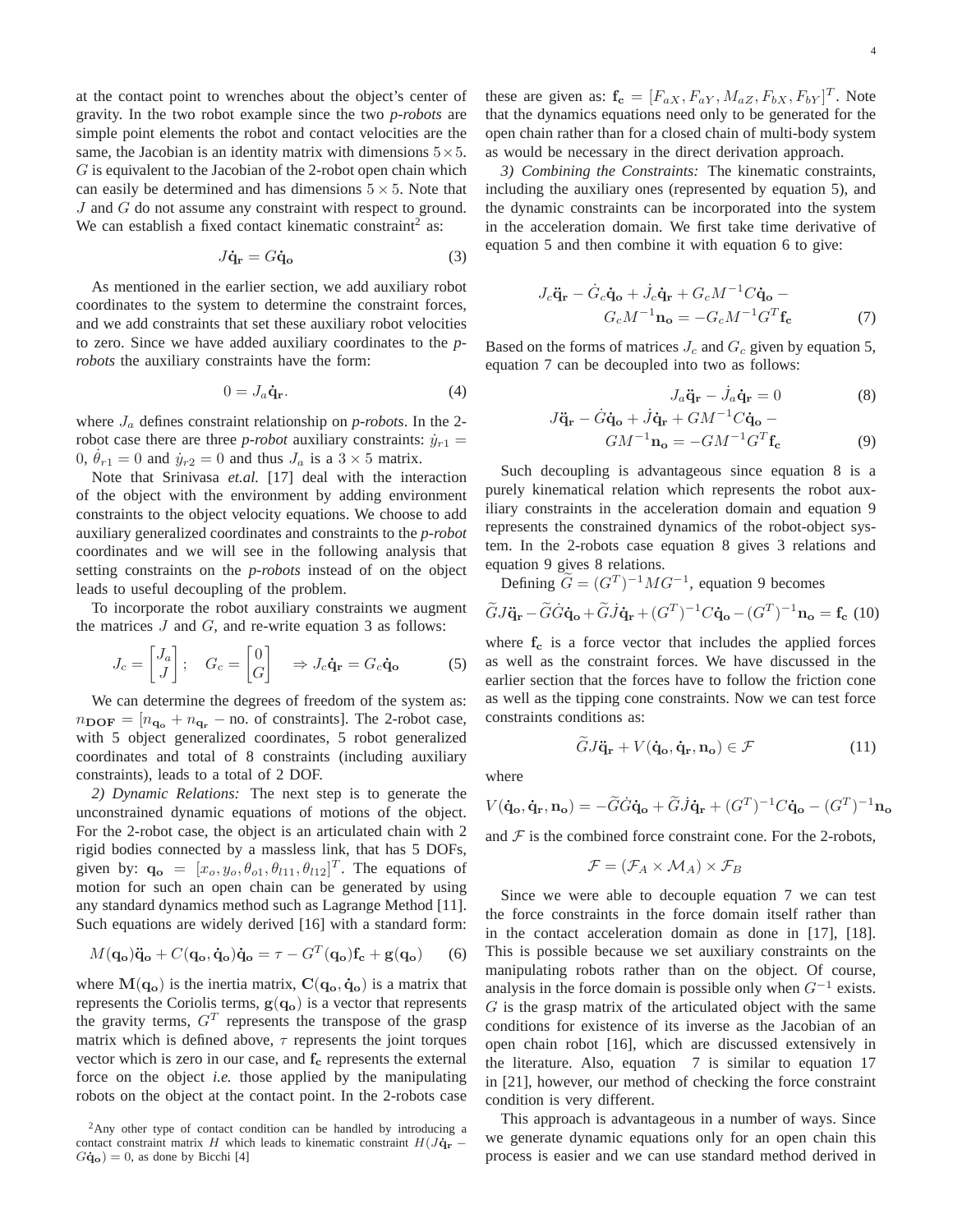the robotics literature for this purpose. It is easier to implement constraints on the contact coordinates rather than implementing multi-body loop constraints as would be necessary with a direct analysis. Also, addition of more robots to the analysis is much easier with our approach.

# III. ANALYSIS WITH 2-ROBOT AND 3-ROBOT CHAINS

In this section we present the implementation of the methodology developed in the earlier section to analyze 2-robot and 3-robot chains. In our previous work [6], we carried out direct analysis of 2-robot cooperation, and then designed and developed a hardware platform to test our results. Below we carry out analysis of the same system with our newly developed method.

#### *A. Two Robot Example*

A detailed analysis of a 2-robot chain with conventional energy based methods is presented in [6]. Here we demonstrate that our representation can be employed to obtain the same results when analyzing the cooperative lifting of one end of pair of robots.

*1) Static Analysis:* We determine the forces and friction required to quasi-statically lift the front end of robot B of the pair of robots shown in Figure  $2(a)$  using using our newly developed representation by setting all the velocities and accelerations to zero. Equations 8 and 9 reduce to  $(G<sup>T</sup>)^{-1}$ **n**<sub>o</sub> = **f**<sub>c</sub>, and solving this equation yields

$$
-F_{aX} = F_{bX} \ge \frac{mgl}{(h+b_h)}
$$
(12)

where  $m$  is the mass of each robot,  $l$  is the robot half length, h is the robot half height,  $b_h$  is the link connection point on robot B as shown in Figure 2(a). So, for lifting to occur equal and opposite traction forces on robots A and B must be higher than the limit derived in the above equation.

The ground friction requirements for robots A and B are

$$
\mu_B \ge \frac{l}{(h + b_h) + l \tan(\theta_{l11})}; \quad \mu_A \ge \frac{l}{(h + b_h) - l \tan(\theta_{l11})}
$$
(13)

where  $\theta_{l11}$  is the angle of the link relative to robot A as shown in Figure 2(a). These conditions match with those presented in the previous work which were derived by simple force balance [6]. Since the hardware system was developed based on the direct analysis results and since the new methodology gives the same results as the direct analysis, the hardware results are proof of concept for new methodology as well.

With the same configuration and parameter values as used in [6] we get:  $-F_{aX} = FbX > 314.44$  N,  $\mu_A > 1.344$ ,  $\mu_B >$ 0.571. The friction requirement for robot A forms the critical limit, and for the configuration considered it is much higher than practically achievable. Thus this analysis tells you that we need to either re-design the configuration or, as proposed in [6], use robot dynamics to relax the requirement.

We can also determine the tipping condition for robot A by solving the equation  $(G<sup>T</sup>)^{-1}$ **n<sub>o</sub>** = **f**<sub>c</sub>. For the example case, the tipping condition is  $tp_A = -0.210$  which is well within the allowable limit of  $\pm 1$ .



Fig. 4. Friction and Tipping Cone for the 2-robot case (not to the scale): The combined cones at robots A and B are formed by the intersection of the friction and the tipping cones. The friction and tipping conditions change as dynamics are introduced. For robot A under the static conditions the friction requirement is very high (outside of the friction cone) but it is brought inside of the cone with the introduction of dynamics. The tipping condition on robot A and the friction requirement on robot B stay inside of the respective cones for the static as well as the dynamic lifting case.

Figure 4 gives the combined friction and tipping cone for the robot A and the friction cone for the robot B. For the example problem, for the static case the friction requirement on robot A is outside of the friction cone, but the tipping condition on robot A and the friction requirement on robot B are both well inside of the respective cones.

*2) Introducing Dynamics in 2-robot Lifting Analysis:* In [6], it is proposed that friction requirements for the front robot lifting can be reduced by dynamic lifting *i.e.* accelerating the pair of robots as the front robot is lifted, instead of quasistatic lifting. This hypothesis comes from the fact that a single vehicle can not pop-up its own front wheels statically but can do so if accelerating. For the 2-robot case, dynamics are introduced if we apply unequal opposing traction forces on the robots. We want to determine, using the newly developed representation, what is the best acceleration from a dead stop to achieve lifting even on low friction surfaces. Setting all velocities to zero reduces equations 8 and 9 to:

$$
J_a \ddot{\mathbf{q}}_{\mathbf{r}} = 0 \tag{14}
$$

$$
\widetilde{G}J\ddot{\mathbf{q}}_{\mathbf{r}} + (G^T)^{-1}\mathbf{n_o} = \mathbf{f_c}
$$
 (15)

Equation 14 gives a constraint equation on robot accelerations to set  $\ddot{y}_{r1} = \ddot{\theta}_{r1} = \ddot{y}_{r2} = 0$ . We introduce dynamics by accelerating robots along the x-direction by setting non-zero values for  $\ddot{x}_{r1}$  and  $\ddot{x}_{r2}$ . We set  $(\text{accln})_x = \ddot{x}_{r2} = \ddot{x}_{r1}$  so that the two robots accelerate together and the front robot barely lifts. Under these conditions we can vary the acceleration on the pair of robots  $(\text{accln})_x$  to reduce the friction requirement.

In the 2-robot case horizontal acceleration is introduced by applying non-equal traction forces on the two robots. Figure 5 shows the variation of the friction requirements on the two robot as the ratio of traction forces on the two robots, defined as  $f_r = F_{aX}/F_{bX}$ , varies. Note that  $f_r = 1$  represents the static case. The figure shows that as  $f_r$  increases,  $\mu_A$  goes down and  $\mu_B$  goes up. The two curves intersect to give an optimal friction requirement as shown in the figure.

Figure 4 shows how both the friction and tipping conditions change as dynamics are introduced in the system. For robot A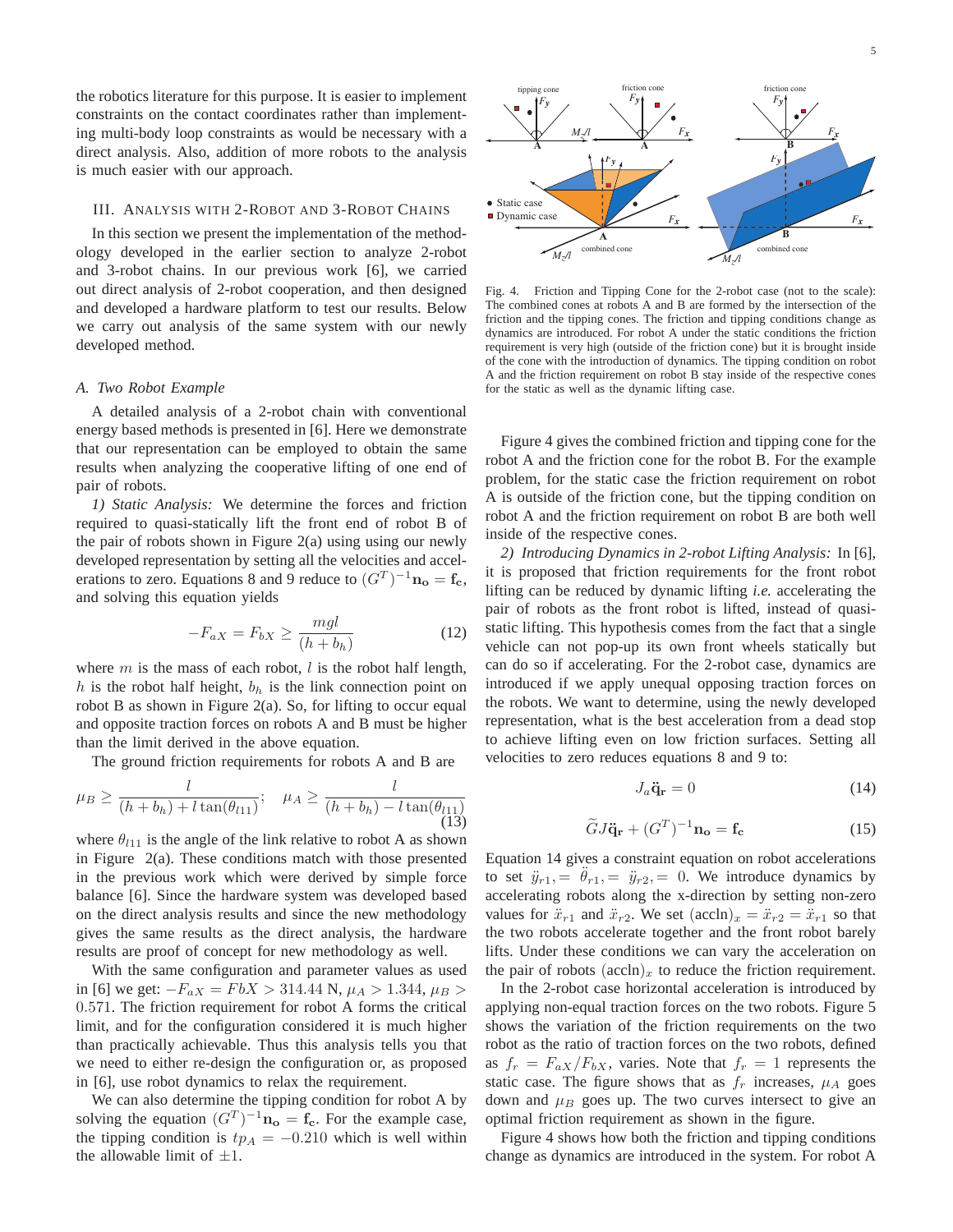

Fig. 5. Exploiting dynamics to relax the friction requirement: The friction requirements on the two robots change as the ratio of traction forces  $f_r$  on the two robots varies.  $f_r = 1$  is the static lifting case. As  $f_r$  increases *i. e.* as the robots accelerate forward while lifting, the overall friction requirement goes down.



Fig. 6. The three robot manipulation system cooperates to lift one end of robot C. The 3-robot chain is considered as a 7-DOF articulated object which is acted upon by three manipulators or *p-robots*. An additional *virtual linkage* DOF is added through the link connecting robots A and B.

under static conditions, the friction requirement is very high (outside of the friction cone) but it is brought inside with the introduction of dynamics. The tipping condition on robot A and the friction requirement on robot B stay inside of the respective cones for both the static and dynamic lifting cases.

#### *B. Redundant Actuation: 3-robot Cooperation*

Until now we have considered cooperation between only two robots to achieve the desired maneuvers, where high ground friction is necessary to lift up one end of the pair of robots and that a dynamic maneuver can reduce the friction requirement. Another solution is to add one more robot in the chain and use the redundant actuation to distribute the traction forces among the three robots. In this section we analyze 3 robot cooperation to lift the front end of the front robot and demonstrate that our representation handles the addition of a robot and is useful to determine the optimal distribution of traction forces to reduce the ground friction requirement.

As shown in Figure 6, we define generalized coordinates for the 3-robot case for the object,  $\mathbf{q_o} = [x_o, y_o, \theta_{o1}, \theta_{l11}, \theta_{l12}, \theta_{l21}, \theta_{l22}]^T$ , the robot,  $\mathbf{q_r}$  =  $[x_{r1}, y_{r1}, \theta_{r1}, x_{r2}, y_{r2}, \theta_{r2}, x_{r3}, y_{r3}]^T$ , and for the contact points  $\mathbf{q_c} = [x_{c1}, y_{c1}, \theta_{c1}, x_{c2}, y_{c2}, \theta_{c2}, x_{c3}, y_{c3}]^T$ . This forms a redundant system for the move and lift maneuver.

Figure 6 shows the 3-robot system. Note that there are 7 object generalized coordinates and 8 *p-robot* coordinates which present a redundant system *viz.* 8 contact forces  $\mathbf{f_c} = [F_{aX}, F_{aY}, M_{aZ}, F_{bX}, F_{bY}, M_{bZ}, F_{cX}, F_{cY}]^T$  that affect

7 object generalized coordinates. Our idea is to utilize the redundant forces (only one in this case) to improve the friction and the tipping conditions. To achieve this is we introduce additional object coordinates along a *virtual linkage*, thus removing the redundancy, and then constrain these coordinates by specifying the desired motions. This is analogous to the virtual linkage approach introduced by Williams and Khatib[20], [14] which determined internal forces using the virtual linkage. Note that such definition of *virtual linkage* is very different from the *virtual linkage* defined in [21] which is equivalent to our *p-robots*. We feel that the method presented here to handle redundant actuation can be useful to analyze multiple contact problems discussed in [21].

Introduction and constraining of additional virtual linkage coordinates provides an initial solution in the force space, but it may not be the most effective one to improve the friction and the tipping conditions. To find an optimal solution we determine the null hyperplane in the contact force space which actuates only the virtual linkage motions, but not the other object motions. This null hyperplane has the same dimension as the number of redundant virtual linkage coordinates. We can add actuation forces along this null hyperplane to the initial solution to achieve optimal friction and tipping conditions without affecting the desired object motions.

For 3 robots, we introduce a virtual linkage along the connection between robots A and B as shown in Figure 6. The new robot generalized coordinates are:  $q_{oN}$  =  $[x_0, y_0, \theta_{01}, \theta_{l11}, \theta_{l12}, \theta_{l21}, \theta_{l22}, x_{l1}]^T$ . The kinematic constraints are:

$$
J_{8\times8}\dot{\mathbf{q}}_{\mathbf{r}} = G_{8\times8}\dot{\mathbf{q}}_{\mathbf{o}} \tag{16}
$$

where Jacobian matrix: J, and the grasp matrix: G, are as defined earlier. Note that the dimension of the grasp matrix is  $8 \times 8$  and above relation gives 7 kinematic constraints, as well as constraints  $x_{l1}$  to zero. We can generate dynamic equations of motions for the system as derived in the previous section to arrive at equations 8 and 9.

We carry out the static analysis for the 3-robot system, similar to the 2-robot case, by solving the equation  $(G<sup>T</sup>)^{-1}$ **n**<sub>o</sub> = fc. This leads to the exact same conditions for force, friction and tipping with robots B and C acting similar to the 2-robot case, and robot A just sits with no traction because the virtual linkage does not transmit force in the initial solution. This solution is not optimal because we are not taking advantage of the additional robot to distribute traction. To achieve this we determine the null hyperplane that actuates only the additional virtual linkage motion *i.e.* along  $x_{l1}$ . In this case the null force hyperplane has only 1-DOF since there is only one virtual link motion. The null force direction,  $v_{force}$ , can be determined by setting all but the virtual linkage motions to zero:

$$
\nu_{force} = (G^T)^{-1}_{8 \times 8} \cdot [0, 0, 0, 0, 0, 0, 0, 1]^T
$$
 (17)

So, redundant actuation forces can be applied along the direction  $\nu_{force}$  without affecting object generalized coordinates other than the virtual linkage coordinates. Thus new set of the contact forces is given as:

$$
\mathbf{f}_{\mathbf{c}N} = \mathbf{f}_{\mathbf{c}} + K.\nu_{force} \tag{18}
$$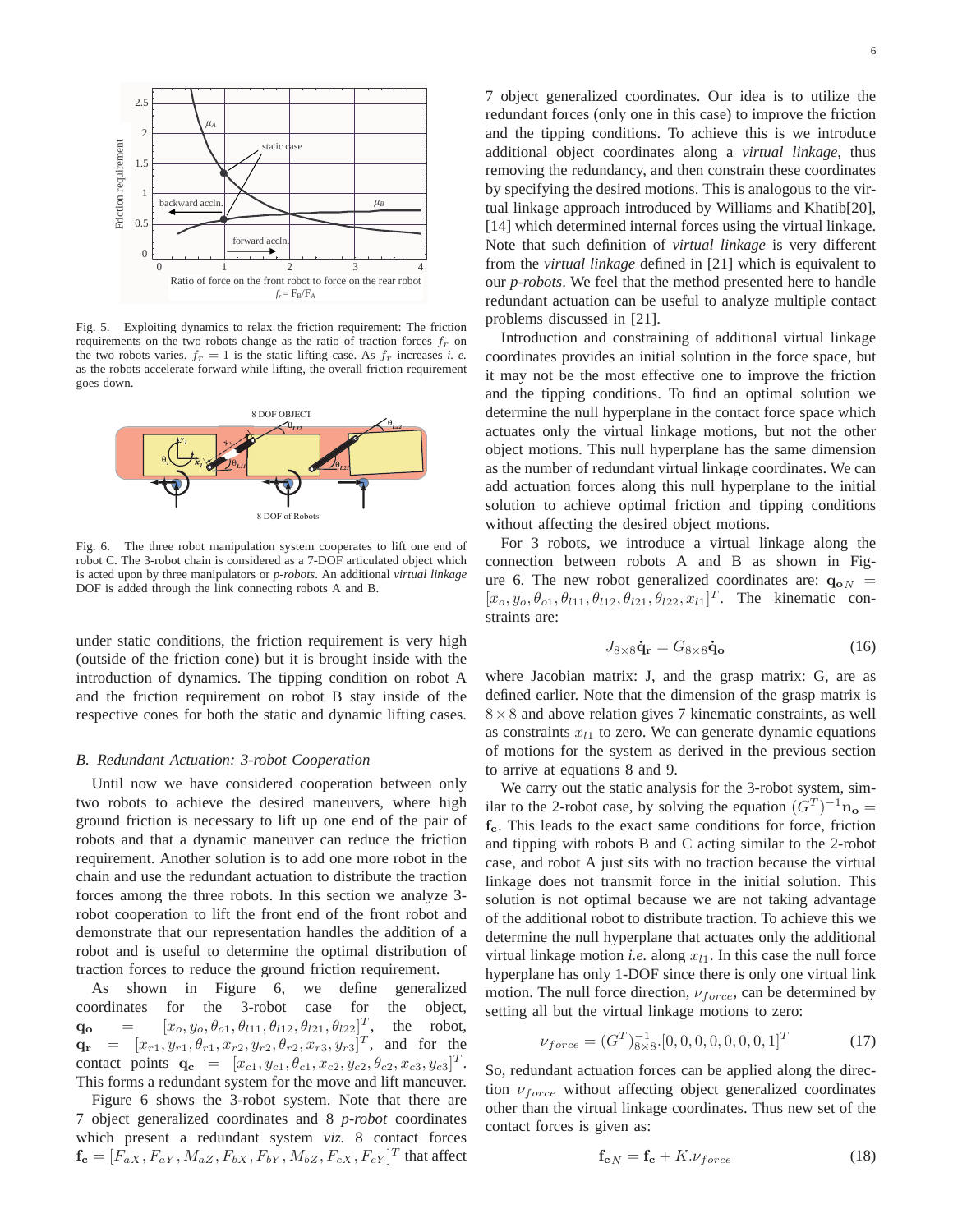

Fig. 7. Variation of the friction requirement on three robots as the contribution to the traction by robot A  $f_{rX}$  varies. The friction requirement curves for robots A and B intersect at  $f_{rX} = 0.5$  giving an optimal solution, but the overall friction requirement is determined by  $\mu_C$  in the highlighted region.

where  $K$  is an arbitrary parameter with units of force that we can vary to find the optimal distribution of traction. We scale  $K$  by the ratio between robot A traction force and the initial solution for the middle robot's traction force thus providing the relative distribution of traction force between A and B.

$$
K = f_{rX} . F_{bX}^{\circ} \tag{19}
$$

where  $f_{rX}$  is the fraction between 0 and 1 that represents the contribution to the traction force by robot A, and  $F_{bX}^{\circ}$  is the nominal traction force required to be exerted by robot B for quasi-static lifting given by Equation 12.

$$
f_{rX} = \frac{F_{aX}}{F_{bX}^{\circ}}
$$
 (20)

Thus  $f_{rX}$  provides a knob that we can turn to achieve optimal friction and tipping conditions.

*1) Friction Requirements Under Redundant Actuation:* We determine how the friction requirements on the robots vary as the contribution to the traction force by robot A, represented by  $f_{rX}$ , varies. Figure 7 gives the variation of the friction requirements on the three robots as  $f_{rX}$  varies. As the contribution of robot A increases,  $\mu_A$  goes up and  $\mu_B$ goes down. There is no change in  $\mu_C$  since the contribution to traction by robot A does not affect robot C. The plots for  $\mu_A$  and  $\mu_B$  intersect giving the optimal friction requirement  $\mu_A = \mu_B = 0.502$  at  $f_{rX} = 0.5$  This means that an equal contribution to traction by robots A and B leads to minimum friction requirements on these two robots. In the highlighted region, as shown in Figure 7, around this optimal value,  $\mu_A$ and  $\mu_B$  are both lower than  $\mu_C$  representing the useful range of force distribution between the two rear robots.

*2) Tipping Conditions Under Redundant Actuation:* As discussed previously, in the 2-robot static lifting case the tipping condition is satisfied by a large margin. We want to check that under this system of redundant actuation with three robots the tipping condition on robots A and B is still satisfied.

Figure 8 gives the variation of the tipping condition for robots A and B as  $f_{rX}$  varies. For  $f_{rX} = 0$  (no contribution by robot A), the tipping fractions  $t_{pA}$  and  $t_{pB}$  are both well between  $\pm 1$ , the critical limits for tipping. However, as the



Fig. 8. Variation of the tipping condition on robots A and B as the contribution to the traction by the robot A  $f_{rX}$  varies. The tipping condition is satisfied under the redundant actuation as long as the contribution by robot A, defined by  $f_{rX}$ , is within the bound:  $f_{rX} < 0.471$ 



Fig. 9. Presentation of preliminary ideas for applying our framework to other interesting multi-body robotic systems involving environmental interactions.

contribution from robot A increases,  $(f_{rX} > 0)$ , the tipping fraction on robot B,  $tp_B$ , approaches -1 due to the moment generated by the two links, and at  $f_{rX} = 0.471$ ,  $tp_B$  crosses the critical tipping limit. Thus the tipping condition is satisfied under the redundant actuation as long as the contribution by robot A, defined by  $f_{rX}$ , is within the bound  $f_{rX} < 0.471$ .

#### IV. APPLICATIONS TO OTHER ROBOTIC SYSTEMS

In general, this framework is useful in analyzing any multibody robotic system involving environmental interactions. The introduction of *p-robots* at points of contact with the environment 'opens up' closed kinematic chains which are cumbersome to analyze and decoupling achieved through constraining the *p-robots* facilitates analysis of kinematic as well as force constraints. In the future, we plan to apply this approach to analyze a variety of robotic systems including more complicated mobility systems and cooperative manipulation systems.

*1) Walking Problem:* To analyze walking robots such as the simple walker shown Figure 9(a) using our approach, the whole walker can be considered as a *p-robot* and the ground as an 'object' which is being manipulated. Then the walker's dynamics will need to be mirrored in the 'object' *i.e.* ground in the *p-robot*-fixed frame, and internal forces can be determined by introducing virtual linkages.

*2) Block Standing Problem:* Our approach can be extended to analyze cooperative manipulation systems, in which contact